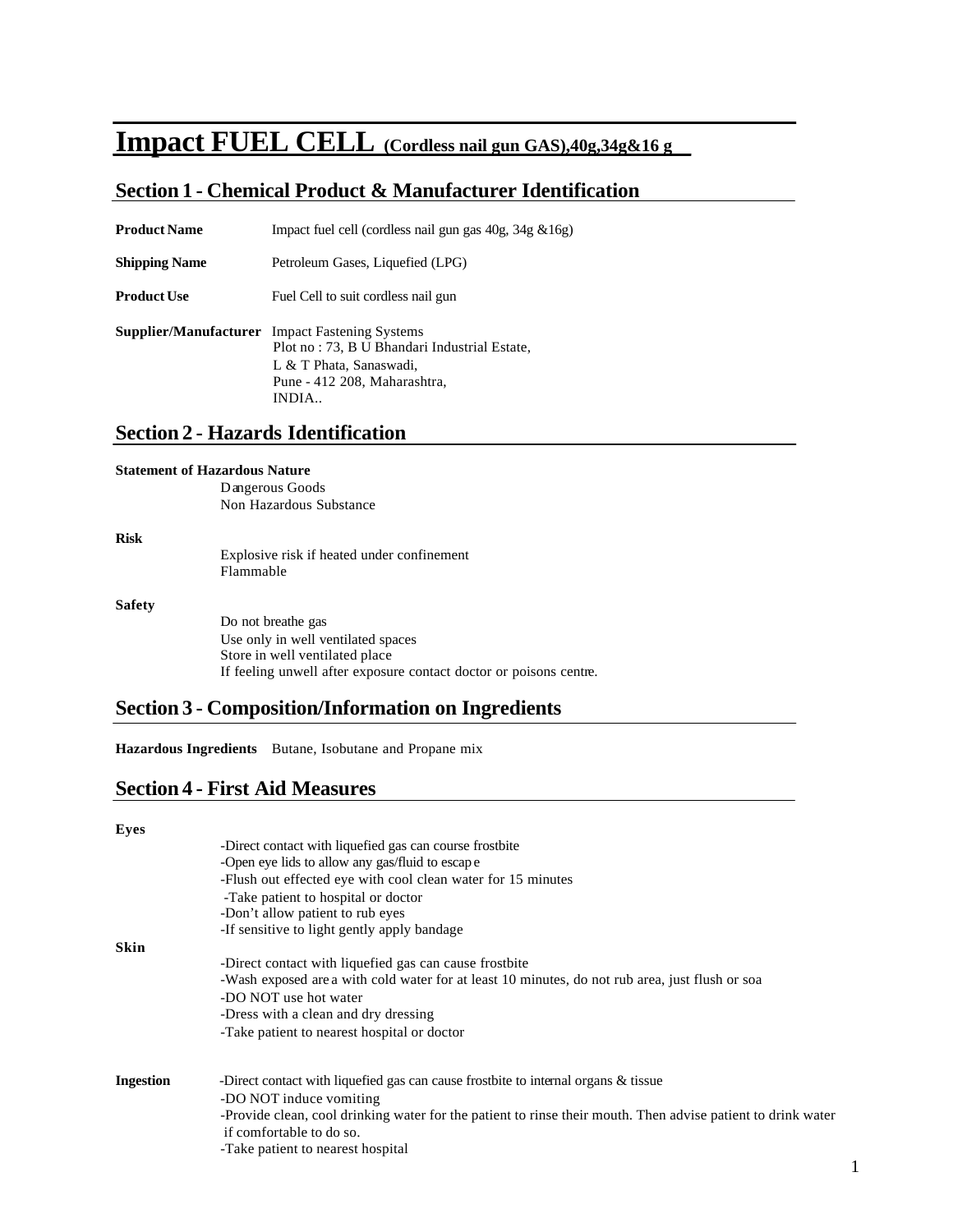### **Section 5- Fire Fighting Measures**

| <b>Flash Point</b>                                                                  |                                                                                                                                                                        | Approximately $-60^{\circ}$ C to $-105^{\circ}$ C                                                                                                                                                             |                     |
|-------------------------------------------------------------------------------------|------------------------------------------------------------------------------------------------------------------------------------------------------------------------|---------------------------------------------------------------------------------------------------------------------------------------------------------------------------------------------------------------|---------------------|
| <b>Flammability Limits (% in air by volume)</b><br><b>Auto Ignition Temperature</b> |                                                                                                                                                                        | Approximately 2 to 10<br>$450^{\circ}$ C                                                                                                                                                                      |                     |
|                                                                                     |                                                                                                                                                                        |                                                                                                                                                                                                               | Extinguishing Media |
| Other                                                                               | full protective clothing should be worn by fire fighters.<br>-Prevent spillage from entering drains or water ways.<br>-DO NOT approach heated fuel cells until cooled. | -Fuel cells may release contents if not sufficiently cooled with water spray. Isolate hazard area and evacuate<br>unprotected personnel. Full emergency equipment with self contained breathing apparatus and |                     |

-Remove fuel cells from path of fire if safe to do so.

#### **Fire/Explosive Hazard**

-Highly Flammable -Will form explosive mixture with air -Flash back may occur if vapours travel to an ignition point -Fuel Cells may explode or rocket when ruptured -Exposure to gas may cause frostbite, burns or injury . -Explosion hazard if exposed to flame or spark.

**Hazchem** 2WE

#### **Personal Protective Equipment**

-Breathing apparatus -Gas tight chemical resistant suit

### **Section 6 – Accidental Release Measures**

#### **Minor Spills**

-Shut off all sources of possible ignition\

-Clear area of all personnel

-DO NOT enter area where gas may have accumulated

- -Avoid breathing gas vapour and any contact with liquid
- -Enter area only once protective equipment includ ing respirator is worn and used
- -Remove leaking fuel cells to a safe well ventilated area.

-DO NOT re enter area until gas has been dispersed, gas may collect in any low points such as pits and basements.

#### **Major Spills**

- -All unprotected personnel must be cleared from the area up wind of incident
- -Alert Emergency service of the incident and location
- -Enter area only once protective equipment including respirator is worn and used.
- -Turn off or remove all possible sources of ignition
- -Use extreme caution to prevent ignition and explosion
- -Use of water spray may be required to disperse vapour
- -Keep clear until gas has dispersed and put in place measure to stop unauthorised personnel entering.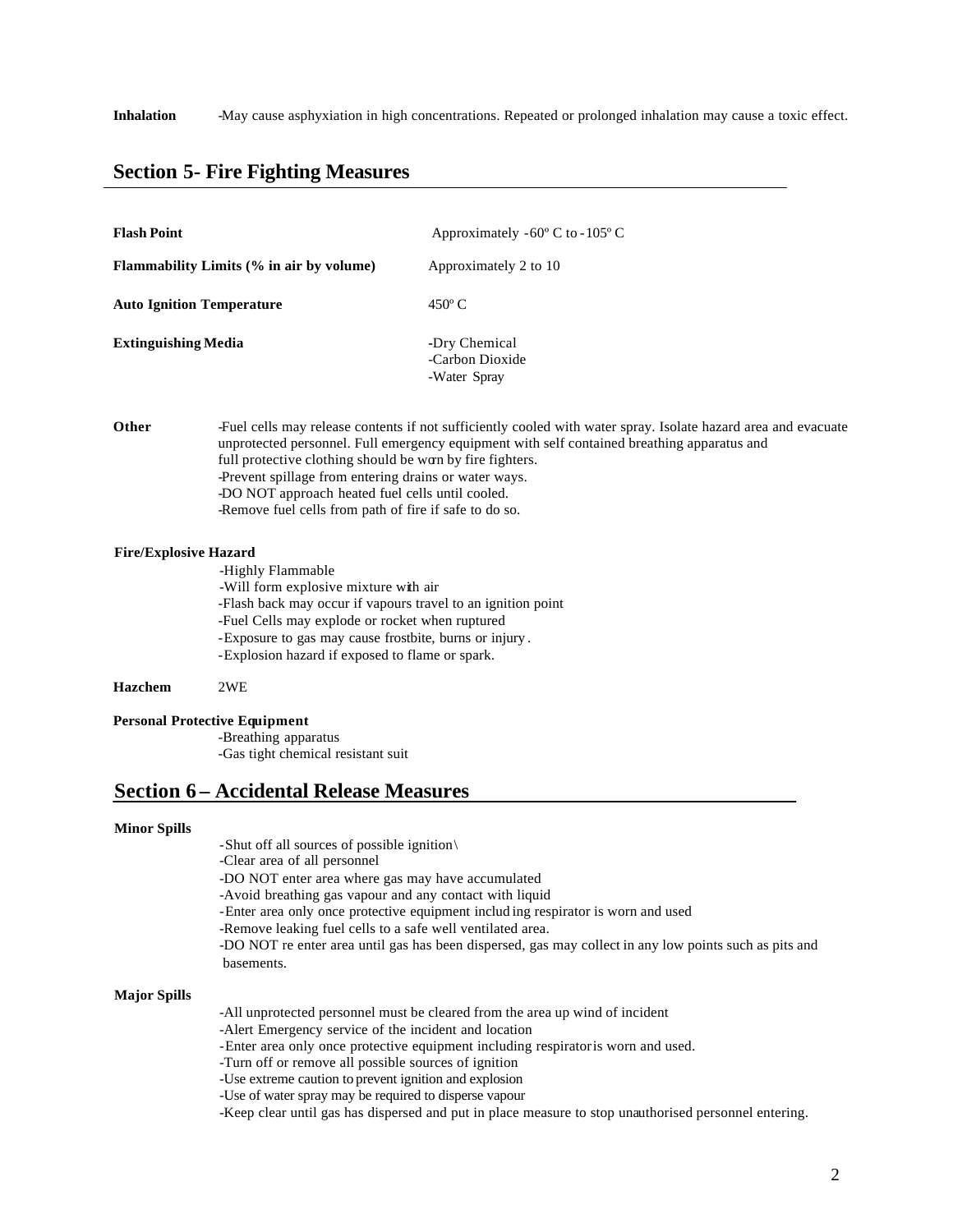# **Section 7 – Handling & Storage**

#### **Recommended Storage Temperature**

Below 50º C

#### **Handling & Storage Precautions**

**-**In addition to limitations on storage temperature, fuel cells should be handled and stored so as to avoid puncture.

-Even after use, DO NOT puncture fuel cell or expose fuel cell to high temperature.

-No smoking, naked flames, heat or ignition sources.

-DO NOT store in pits or depressions or where no air circulation occurs.

### **Section 8 – Exposure Control / Personal Protection**

### **Eye Protection Requirements**

Eye protection must be worn when handling fuel cells.

#### **Skin Protection Requirements**

Gloves are recommended when handling fuel cells.

#### **Respiratory/ Ventilation Requirements**

**-**In worst case scenario a respiratory protection device may be required. -Under normal use fuel cells should be used in a well-ventilated area. -If ventilation is insufficient to maintain the concentration under the OES, MEL or MAK values, suitable breathing protection should be worn.

### **Section 9 – Physical & Chemical Properties**

| <b>Physical Form</b>             | <b>Liquefied Gas</b>                |
|----------------------------------|-------------------------------------|
| Colour                           | Colourless                          |
| Odour                            | <b>Faintly Olefinic</b>             |
| <b>Boiling point</b>             | $-45^{\circ}$ F approx              |
| <b>Melt Point / Freeze Point</b> | $-300^{\circ}$ F approx             |
| <b>Solubility In Water</b>       | Slightly                            |
| <b>Specific Gravity</b>          | Approximately 0.6 for liquefied gas |
| %Volatile By Weight              | 100%                                |
| <b>Vapour Pressure</b>           | Approximately 100Ib/in2 at 70°F     |
| <b>Vapour Density</b>            | Approximately 1.5 (air = 1)         |